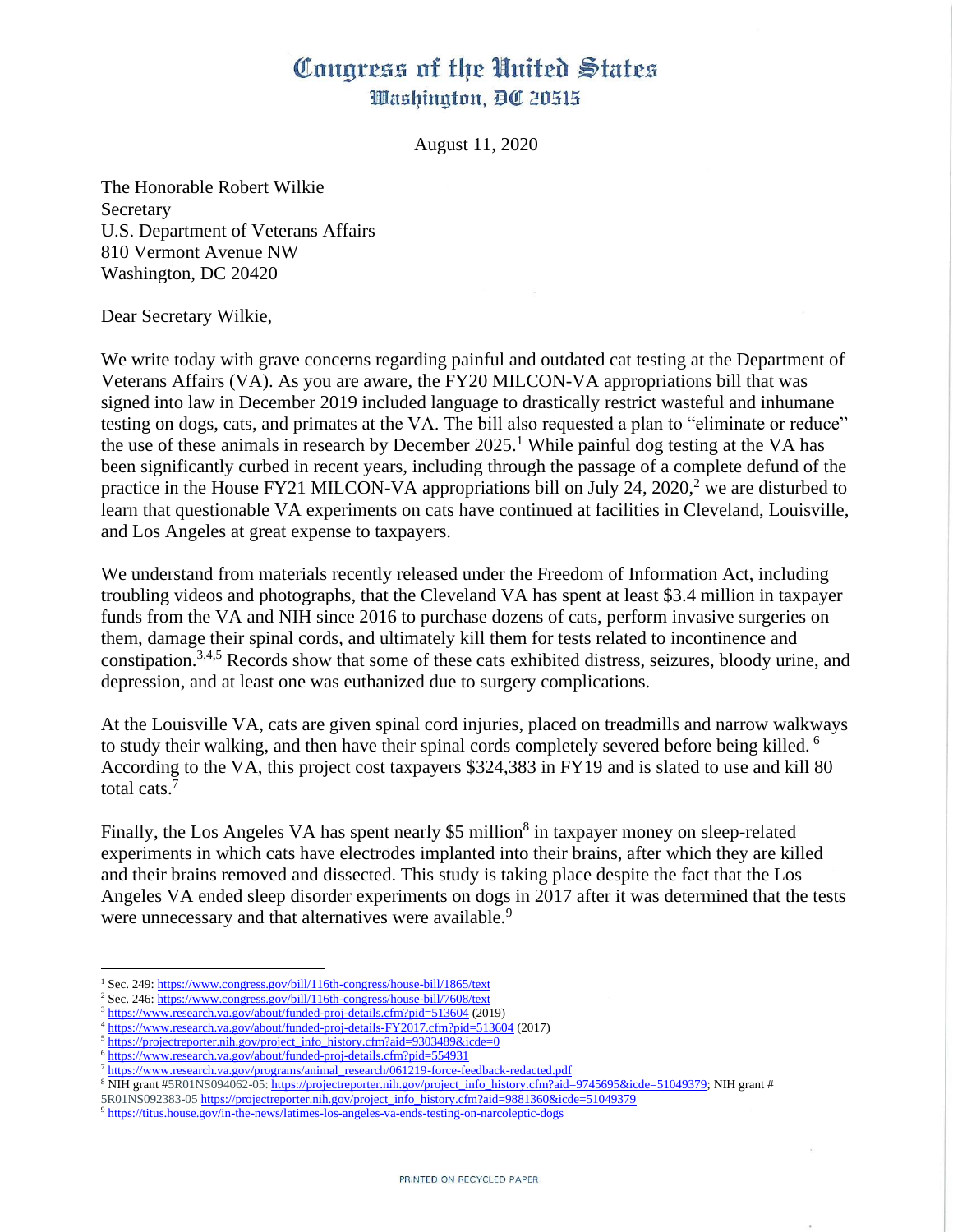As you know, a landmark National Academies report recently determined that most VA dog testing is unnecessary. Likewise, we are concerned that the VA's use of cats for invasive and terminal taxpayer-funded research may not be warranted.

In light of these concerns, we respectfully request that your office provide us with the following information:

- 1. A list of all active VA cat experimentation projects. Please include:
	- A. project titles and abstracts
	- B. original approval date, most recent renewal date, and projected end date
	- C. approved budget and total cost to date (by fiscal year and funding source)
	- D. VA location
	- E. USDA pain category
	- F. explanation of how the cat study is "directly related to an illness or injury that is combat-related," as is now required by law.
- 2. Have all the listed projects undergone secondary review and received your written approval as required by federal law and the VA's own internal policy  $(AR2017-001)$ ? <sup>10</sup> If so, when? If not, when will each be due for such a review?
- 3. Have any new VA cat experiments been approved, or existing projects re-approved, since October 1, 2019, the date after which all such projects must be submitted to Congress upon receiving your approval? If so, which projects and when?
- 4. Has the VA discontinued any cat experiments since the implementation of policy AR2017- 001 (Rev. 1) in May 2018?
- 5. Do you anticipate the approval of any new cat experiments in the foreseeable future? Please provide details on those experiments.
- 6. What efforts are being made by the VA to develop and/or implement alternatives to cat use in these studies and others?

Thank you for your attention to this matter. Should you have any questions, please contact Christine Godinez [\(Christine.Godinez@mail.house.gov\)](mailto:Christine.Godinez@mail.house.gov) in the office of Congresswoman Dina Titus and Julian Fleischman (Julian. Fleischman@mail.house.gov) in the office of Congressman Brian Mast.

Sincerely,

Dina Titus Member of Congress

Eleanor Holmes Norton Member of Congress

Brian Mast Member of Congress

Nydia M. Velázquez Member of Congress

<sup>10</sup> [https://www.research.va.gov/programs/animal\\_research/CanineFelineNHP.pdf](https://www.research.va.gov/programs/animal_research/CanineFelineNHP.pdf)